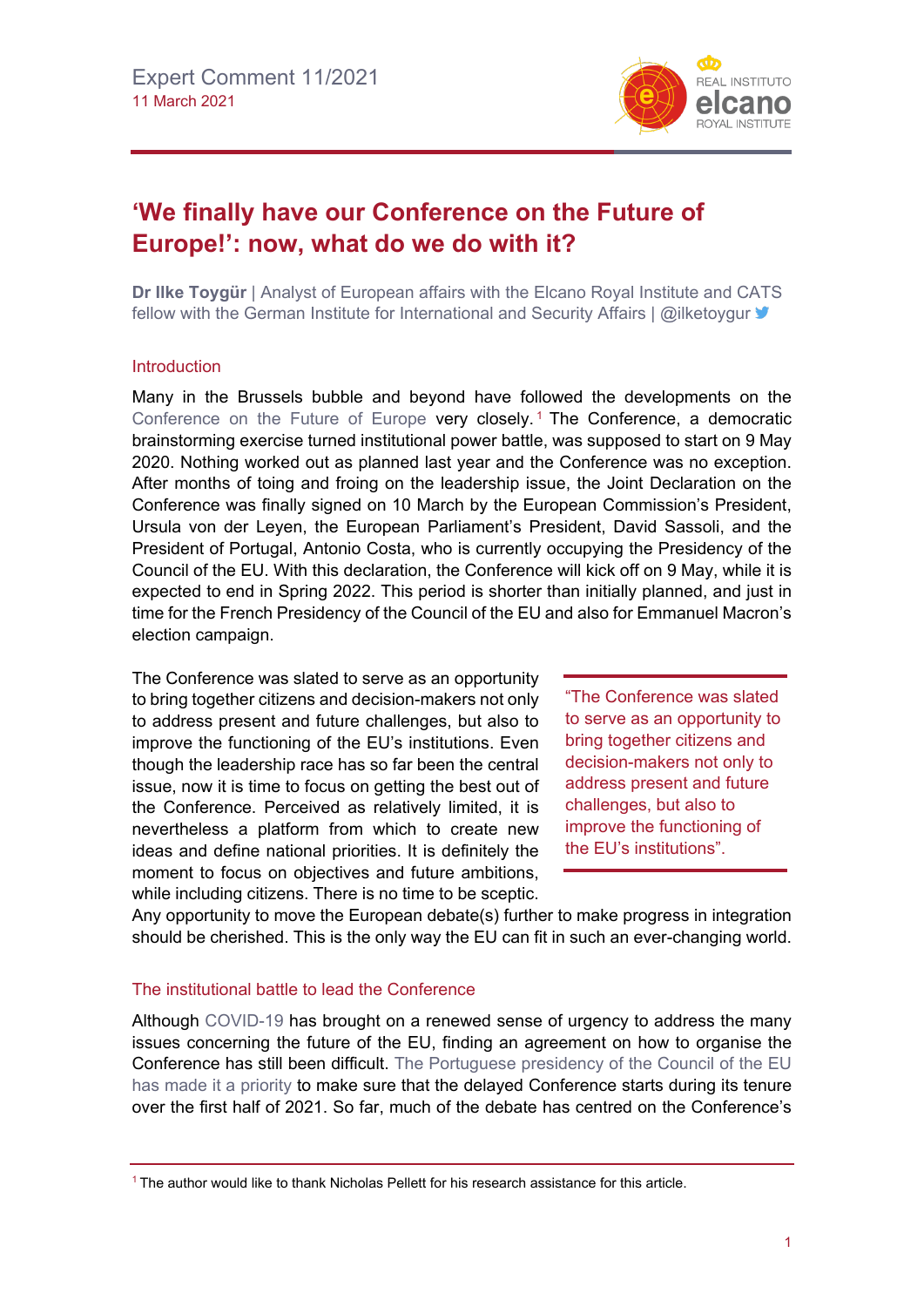leadership and to a lesser extent on the content to be discussed. Presiding over the Conference is considered to be more than just being a figurehead, as it is also the means to steer the direction of the debates. The initial discussions in the European Parliament over potential candidates have been intense, but have eventually ended up with [Belgian](https://www.euractiv.com/section/future-eu/news/guy-verhofstadt-ready-to-chair-citizen-consultations-on-europes-future/)  [MEP Guy Verhofstadt](https://www.euractiv.com/section/future-eu/news/guy-verhofstadt-ready-to-chair-citizen-consultations-on-europes-future/) being proposed to chair the Conference –a controversial choice for many–. The topic of leadership was back on the table after the original dates were cancelled, but this time there was indecision over which body should take the reins. In

January 2021 a proposal was made for a joint [Conference presidency.](https://www.politico.eu/article/eu-three-presidents-conference-on-future-of-europe/) Under this new plan, the Presidents of the Commission, Parliament and rotating presidency of the Council would share leadership duties along with an executive board with equal representation from the Commission, the Council and MEPs across the political spectrum. The proposal was adopted shortly after, giving the Conference the go-ahead for a symbolic beginning once again on 9 May 2021.

"So far, much of the debate has centred on the Conference's leadership and to a lesser extent on the content to be discussed".

### What working methodology?

The main idea underlying the Conference is that it should be an opportunity to engage [citizens](https://www.europarl.europa.eu/news/en/press-room/20200109IPR69906/citizens-to-be-the-cornerstone-of-the-conference-on-the-future-of-europe) as much as possible and give them a greater role in shaping the EU's future. Several ideas have been put forth on how to organise open forums to attract voices from all regions, genders and age groups. The Parliament has suggested a set of structured 'agoras', based on those of ancient Greece. The European Commission thinks the previous 'citizens' dialogues' are a good basis for beginning the Conference. They have also advocated events that are multilingual and involve panels on specific topics. The societal adjustment to online work brought on by the pandemic should lead to increased citizen access to the Conference's events by the use of online platforms. Online events might also raise the participation of Europe's youth, one of the groups most affected by the pandemic and an essential part of the Conference, as it hopes to pave the ground for the future they will inherit. According to some, the Conference may lead to the creation of [a permanent platform for citizen involvement.](https://www.theparliamentmagazine.eu/news/article/proposed-setup-for-conference-on-the-future-of-europe-under-fire)

All these points help digest what the Conference is and is not. This is more about citizen participation than anything else. No ambitious Treaty reform is envisaged this time, in contrast to the Convention –that aimed to prepare the Union for Eastern enlargement and led to the Constitutional Treaty–. This does not necessarily mean that there will be no proposals that include Treaty changes, especially if very specific and with a broad consensus. However, so far, the perception is that the

"(…) the perception is that the Conference's core aim is to increase the participation and sense of ownership of European citizens in the integration project".

Conference's core aim is to increase the participation and sense of ownership of European citizens in the integration project.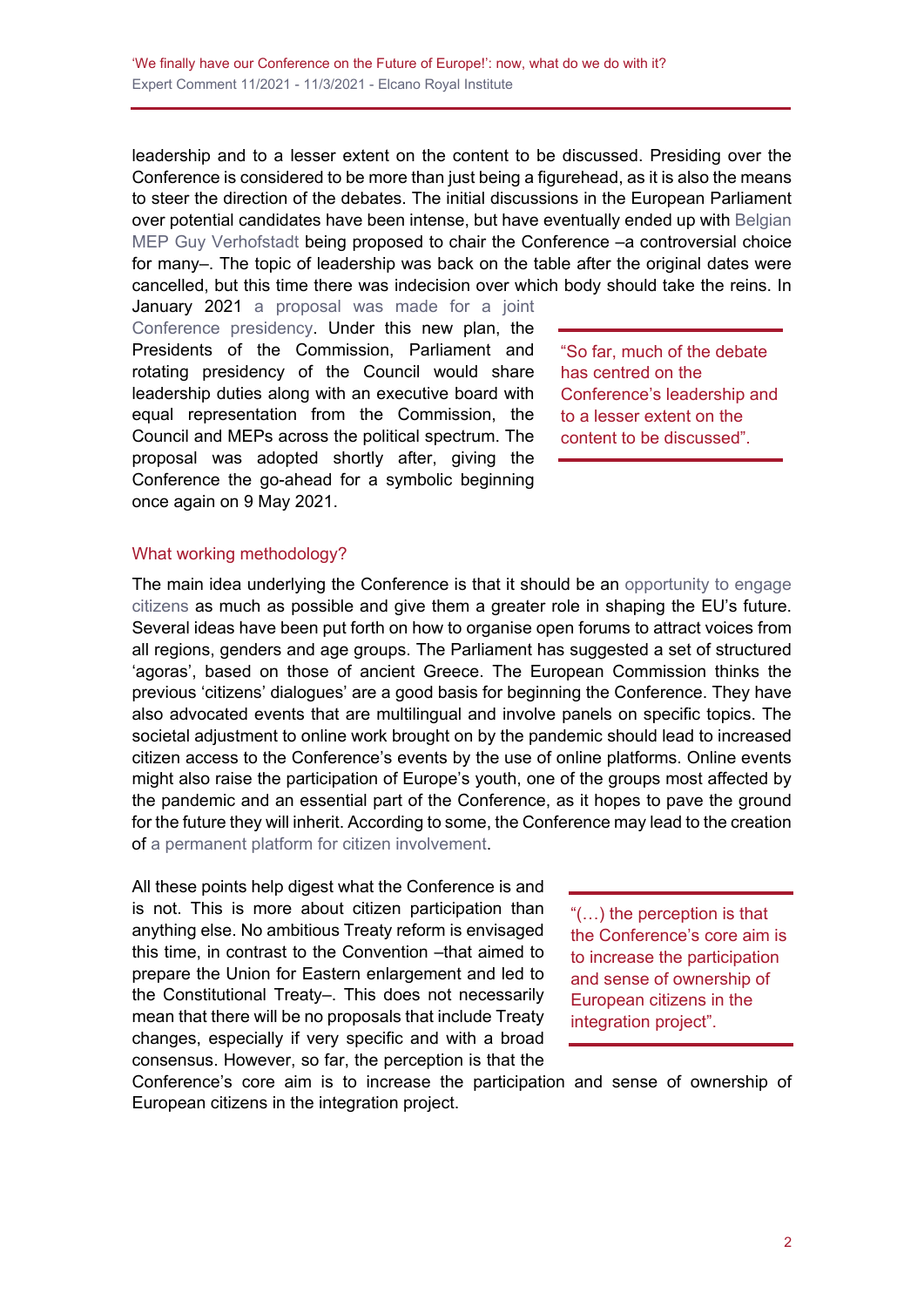#### What topics will and should be on the table?

While the different institutions reached some common ground over the Conference's framework, its scope has been a point of contention. There are a wide range of [topics to be addressed](https://ec.europa.eu/commission/presscorner/detail/en/ip_20_89) in these events, including social equality, climate change and digital transformation. The importance and relevance of these issues are largely unquestioned, but calls for institutional reforms and treaty change have been polarising. Advocates for further European integration would like to see more

"There are a wide range of topics to be addressed in these events, including social equality, climate change and digital transformation".

Union-wide policies in the areas of [health, defence and foreign policy.](https://www.europarl.europa.eu/news/en/headlines/priorities/future/20170219STO63247/future-of-europe-reforming-the-eu) There are many who believe the EU must also increase its ability to act swiftly and respond to crises and who would like to replace the requirement of unanimity with qualified majority voting. Some also believe this offers an opportunity to make the Union more democratic by addressing the *Spitzenkandidat* (lead candidate) process for appointing the President of the European Commission and by adopting transnational lists for European Parliament elections. One could also add to the list the one-million-dollar question of how to handle member states that do not comply with the rule of law in the Union. This is clearly a pressing issue on the Union's agenda. Article 50 led to Brexit, so we could be at the dawn of the discussion of another Article for suspending membership. These are just primary topics on the agenda, although there is room for many others to emerge in the following months.

The Parliament and Commission would like the recommendations from the Conference to lead to concrete policy changes and are open to amending treaties. The Council, on the other hand, has firmly stated that the Conference does not fall within the scope of Article 48 of the Treaty on the EU and that it therefore does [not allow any changes to be](https://www.politico.eu/article/eu-diplomats-set-to-greenlight-the-conference-on-the-future-of-europe-but-without-treaty-change/)  [made.](https://www.politico.eu/article/eu-diplomats-set-to-greenlight-the-conference-on-the-future-of-europe-but-without-treaty-change/) There will be a report to the joint presidency at the conclusion of the Conference, but how any of this will translate into concrete policy changes remains to be seen.

## What should we do with the Conference?

The Conference on the Future of Europe is widely viewed as a necessary and useful initiative, particularly in the context of the current crises and the fast-paced movement of global politics in the 21<sup>st</sup> century. The inability to come to an agreement on key details of

the Conference illustrates why so many are looking to the event to be an opportunity to make institutional reforms that will better equip the Union to handle future challenges. Today Treaty change is mostly taboo within the EU. Since the Lisbon Treaty the EU has shied away from any Treaty changes despite the many structural crises it has undergone: the Eurozone crisis, irregular migration, [Brexit](https://especiales.realinstitutoelcano.org/brexit/) and now COVID-19. It is understandable that both the tough discussions between governments and the ratification process in member states have inflamed these fears. However, categorically rejecting the Treaty change closes the door to many issues that must be placed on the agenda.

"The inability to come to an agreement on key details of the Conference illustrates why so many are looking to the event to be an opportunity to make institutional reforms that will better equip the Union to handle future challenges".